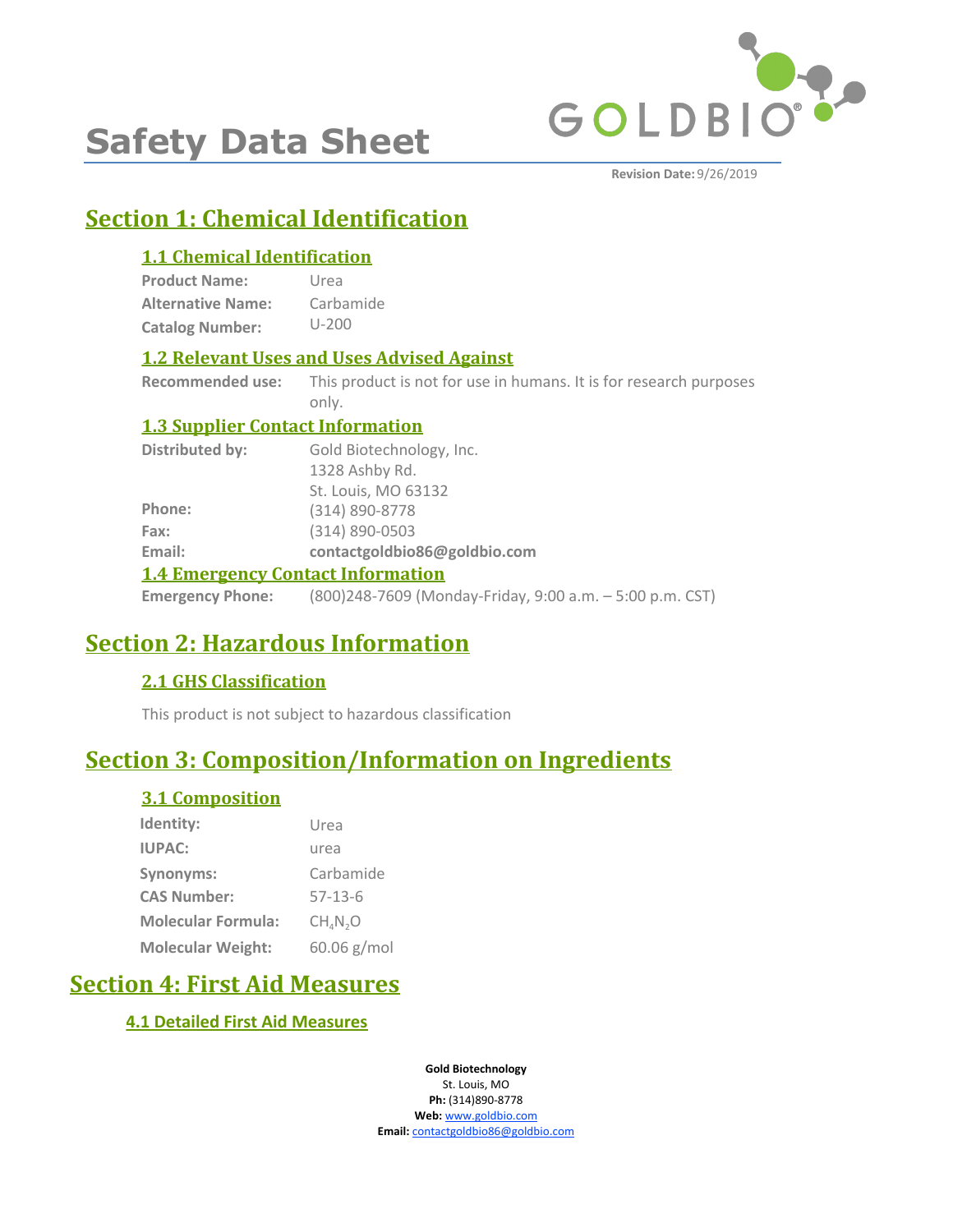| Inhalation:                | If breathed in, move person into fresh air. If not breathing, give<br>artificial respiration. Consult a physician.                                    |
|----------------------------|-------------------------------------------------------------------------------------------------------------------------------------------------------|
| Skin:                      | Immediately wash skin copiously with soap and water. Take victim<br>immediately to hospital. Consult a physician.                                     |
| Eye:                       | Immediately rinse out with water for at least 15 minutes. Assure<br>adequate flushing by separating the eyelids with fingers. Consult a<br>physician. |
| Ingestion:                 | Wash out mouth with water. Drink plenty of water. Consult a<br>physician. Never give anything by mouth to an unconscious person.                      |
| <b>Notes to Physician:</b> | Treat symptomatically and supportively.                                                                                                               |

#### **4.2 Most Important Symptoms And Effects, Either Acute Or Delayed**

The most important known symptoms and effects are described in the labeling (see section2). And /or in section 11.

#### **4.3 Indication of immediate medical attention and special treatment needed**

Not available

### **Section 5: Fire Fighting Measures**

#### **5.1 Conditions of flammability:**

Not flammable or combustible.

#### **5.2 Suitable extinguishing media:**

Use water spray, alcohol-resistant foam, dry chemical or carbon dioxide.

#### **5.3 Specific hazards arising from the chemical**

During a fire, highly toxic gases may be generated by thermal decomposition or combustion – Carbon oxides, Nitrogen oxides (NOx).

#### **5.4 Specific protective actions for fire-fighters:**

Wear self-contained breathing apparatus and protective clothing to prevent contact with skin and eyes.

### **Section 6: Accidental Release Measures**

#### **6.1 Personal precautions, protective equipment and emergency procedures:**

Use personal protective equipment. Avoid breathing vapors, mist or gas. Ensure adequate ventilation.

#### **6.2 Environmental precautions:**

Do not let product enter drains.

#### **6.3 Methods and materials for containment and cleaning up:**

Soak up with absorbent material, discard.

### **Section 7: Handling and Storage**

#### **7.1 Precautions for safe handling:**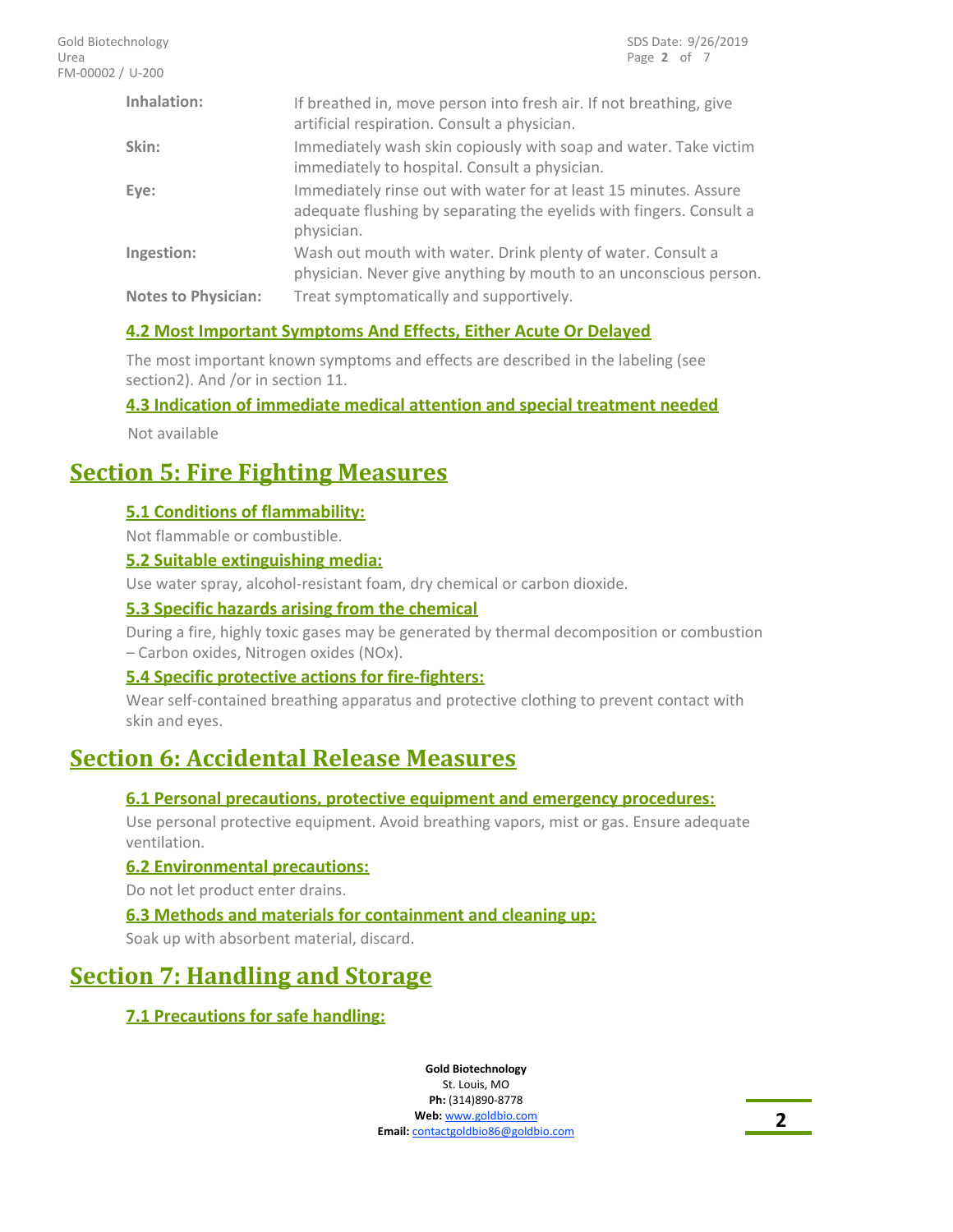Always wear personal protective equipment (PPE, see section 8).

**7.2 Conditions for safe storage, including and incompatibilities:**

Keep container tightly closed. Keep in a dry place.

Store at 4°C.

### **Section 8: Exposure Controls / Personal Protection**

#### **8.1 Control Parameters:**

Contains no substances with occupational exposure limit values.

#### **8.2: Appropriate engineering controls:**

Contains no substances with occupational exposure limit values.

#### **8.3 Personal Protective Equipment (PPE):**

**Eye/Face Protection:** Safety glasses with side-shields conforming to EN166. Use equipment for eye protection tested and approved under appropriate government standards such as NIOSH (US) or EN 166(EU).

**Skin Protection:** Handle with gloves. Gloves must be inspected prior to use. Use proper glove removal technique - without touching outer surface of glove - to avoid skin contact with this product. Dispose of contaminated gloves after use in accordance with applicable laws and good laboratory practices. Wash and dry hands. The type of protective equipment must be selected according to the concentration and amount of the dangerous substance at the specific workplace.

**Respiratory Protection:** Where risk assessment shows air-purifying respirators are appropriate use a full-face particle respirator type N100 (US) or type P3 (EN 143) respirator cartridges as a backup to engineering controls. If the respirator is the sole means of protection, use a full-face supplied air respirator. Use respirators and components tested and approved under appropriate government standards such as NIOSH (US) or CEN (EU).

**Other Protective Clothing or Equipment:** Wear appropriate protective clothing to prevent exposure.

| <b>Control Parameters - Workplace</b> |           |               | <b>Control</b>      |                                                        |  |
|---------------------------------------|-----------|---------------|---------------------|--------------------------------------------------------|--|
| Component:                            | CAS-No:   | <b>Value:</b> | <b>Parameters:</b>  | Basis:                                                 |  |
| Urea                                  | $57-13-6$ | TWA           | $10 \text{ mg/m}^3$ | USA. Workplace Environmental<br>Exposure Levels (WEEL) |  |

## **Section 9: Physical and Chemical Properties**

**9.1 General chemical and physical properties**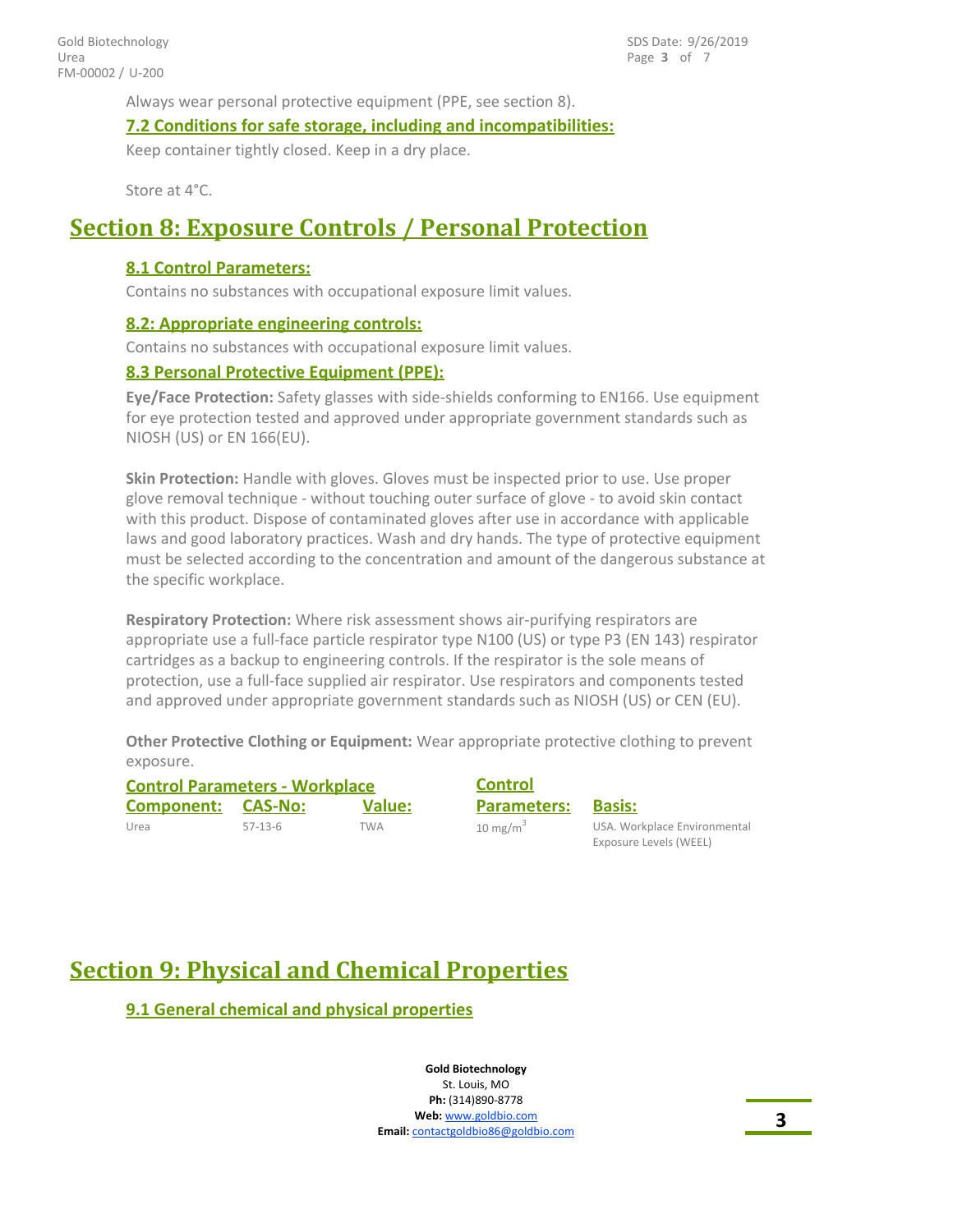| Appearance:                                 | White Powder                   |
|---------------------------------------------|--------------------------------|
| Odor:                                       | Not Available                  |
| <b>Odor Threshold:</b>                      | Not Available                  |
| $pH$ :                                      | $7.0 - 9.5$                    |
| <b>Melting Point:</b>                       | $132 - 135^{\circ}$ C          |
| <b>Freezing Point:</b>                      | Not Available                  |
| <b>Boiling Point/Range:</b>                 | Not Available                  |
| <b>Flash Point:</b>                         | Not Available                  |
| <b>Evaporation Rate:</b>                    | Not Available                  |
| Lower Explosion Limit: Not Available        |                                |
| <b>Upper Explosion Limit: Not Available</b> |                                |
| <b>Vapor Pressure:</b>                      | 0.009 hPa (0.007 mmHg) at 20°C |
| <b>Vapor Density:</b>                       | Not Available                  |
| <b>Relative Density:</b>                    | 1.335 g/mL at 25°C             |
| Solubility:                                 | Water: 480 g/L at 20°C         |
| <b>Partition Coefficient</b>                |                                |
| n-octanol/water:                            | log Pow: -2.59 - -1.59         |
| <b>Auto-Ignition</b>                        |                                |
| Temperature:                                | Not Available                  |
| Decomposition                               |                                |
| Temperature:                                | Not Available                  |
| <b>Viscosity:</b>                           | Not Available                  |

### **Section 10: Stability and Reactivity Data**

#### **10.1 Reactivity:**

Not available

#### **10.2 Chemical Stability:**

Stable under recommended storage conditions.

#### **10.3 Possibility of hazardous reactions:**

Not available.

#### **10.4 Conditions to avoid:**

Incompatible materials.

#### **10.5 Incompatible materials:**

Strong oxidizing agents.

#### **10.6 Hazardous decomposition products:**

Hazardous decomposition products formed under fire conditions. - Carbon Oxides, Nitrogen Oxides (NOx)

### **Section 11: Toxicological Information**

**Gold Biotechnology**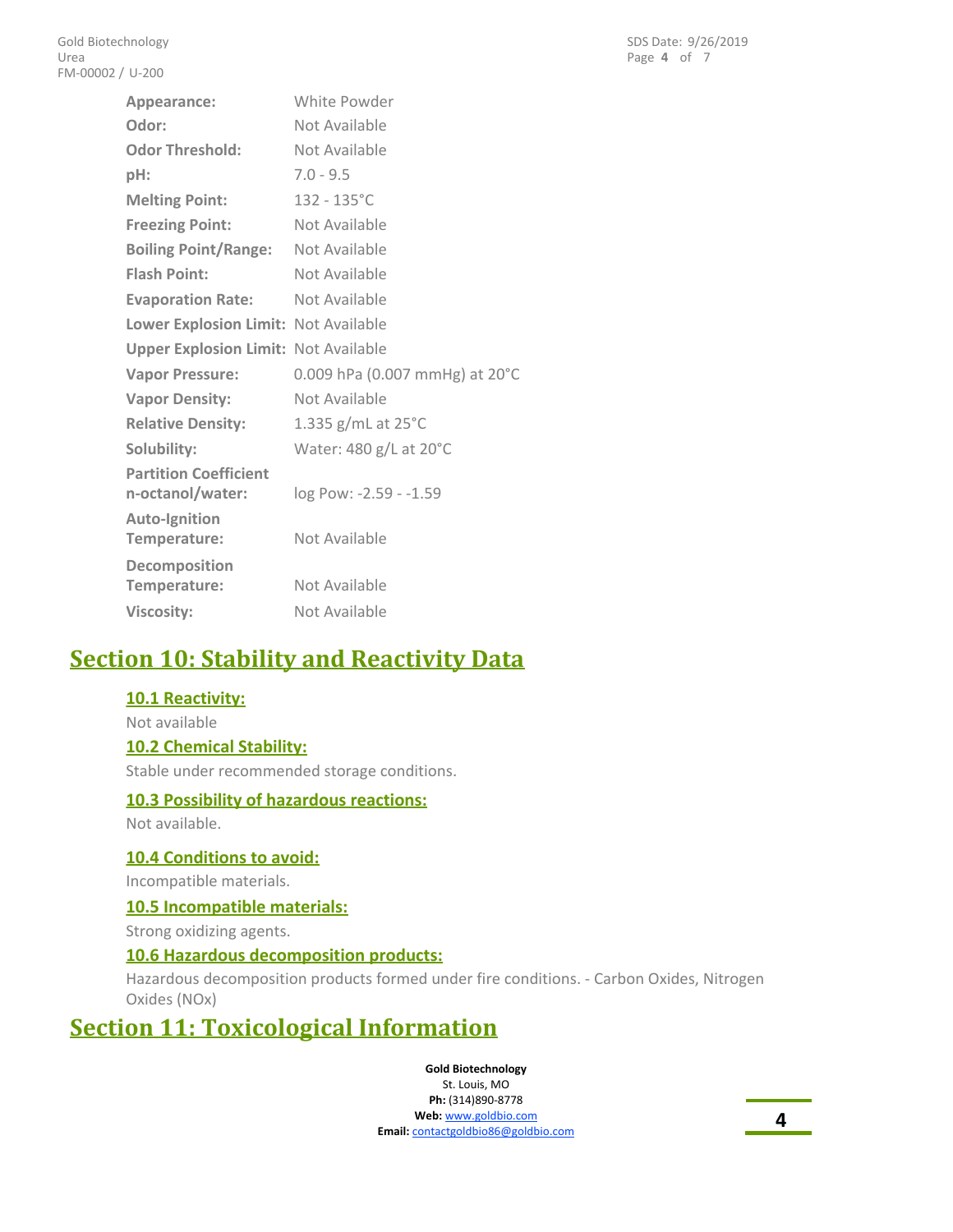#### **11.1 Toxicological effects**

#### **Acute toxicity:**

Urea Oral:  $LD_{50} (Rat) = 8471 mg/kg$ 

**Skin corrosion/irritation:**

(Rabbit) - No skin irritation; No eye irritation

#### **Respitory or skin sensitization:**

Not available.

**Germ cell mutagenicity:**

#### Not available. **Carcinogenicity:**

|  | arumusumurry.                  |  |  |
|--|--------------------------------|--|--|
|  | $1$ $\wedge$ $\wedge$ $\wedge$ |  |  |

| IARC:  | No component of this product present at levels greater than or equal<br>to 0.1% is identified as probable, possible or confirmed human<br>carcinogen by IARC.  |
|--------|----------------------------------------------------------------------------------------------------------------------------------------------------------------|
| ACGIH: | No component of this product present at levels greater than or equal<br>to 0.1% is identified as probable, possible or confirmed human<br>carcinogen by ACGIH. |
| NTP:   | No component of this product present at levels greater than or equal<br>to 0.1% is identified as probable, possible or confirmed human<br>carcinogen by NTP.   |
| OSHA:  | No component of this product present at levels greater than or equal<br>to 0.1% is identified as a carcinogen or potential carcinogen by<br>OSHA.              |

#### **Reproductive toxicity:**

Not available.

#### **STOT-single exposure:**

Not available.

#### **STOT-repeated exposure:**

Not available.

#### **Aspiration hazard:**

Not available.

#### **Likely routes of exposure:**

Respiratory organs, mouth, skin, and eyes.

#### **Symptoms of exposure:**

To the best of our knowledge, the chemical, physical, and toxicological properties have not been thoroughly investigated.

#### **Additional Information:**

RTECS: YR6250000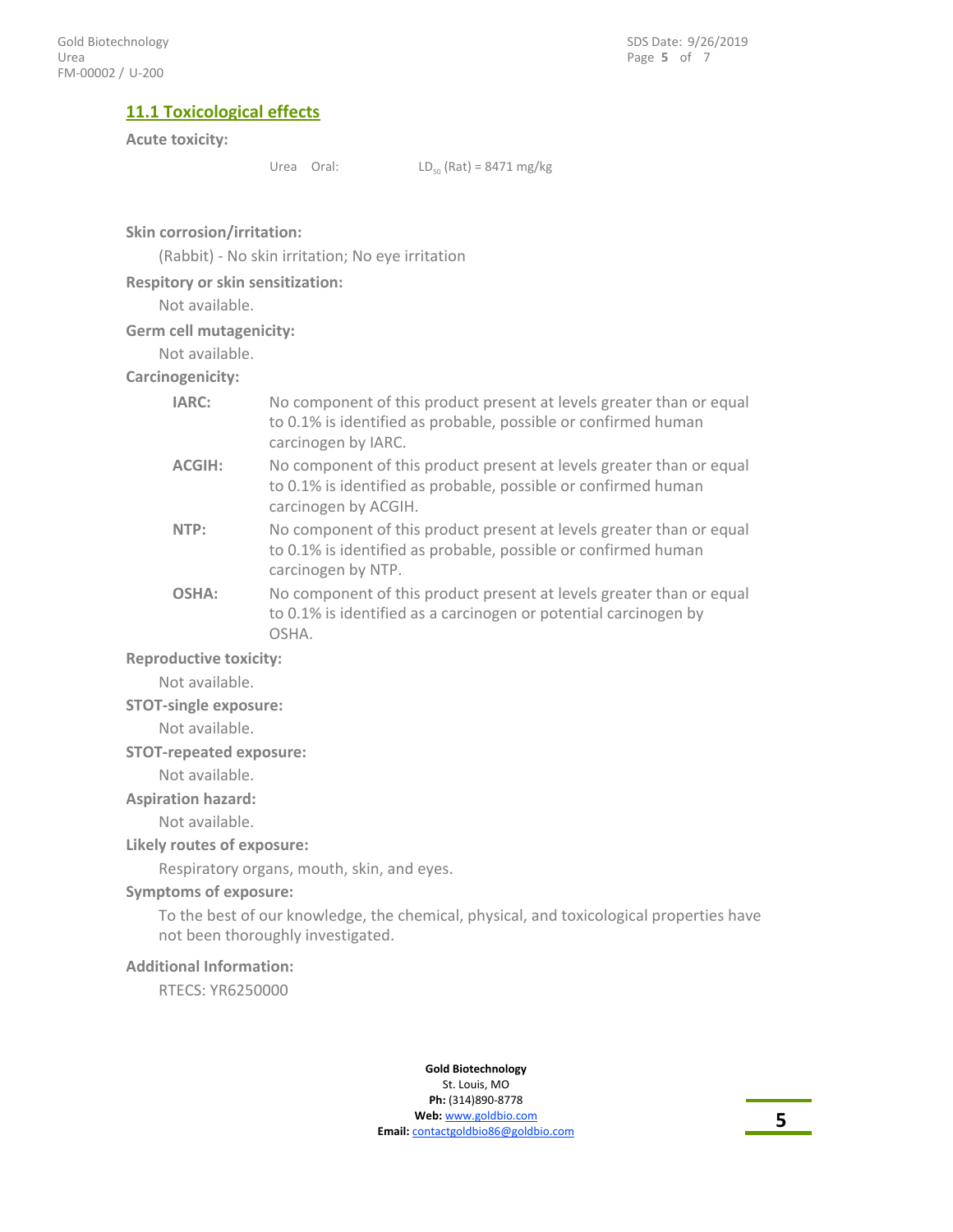FM-00002 / U-200 Gold Biotechnology Urea

Page **6** of 7 SDS Date: 9/26/2019

### **Section 12: Ecological Information**

**12.1 Toxicity:** Toxicity to fish LC50 - (*Poecilia reticulata*) - 17.5 g/L - 96 h Toxicity to daphnia and other aquatic invertebrates EC50 - (*Daphnia magna*) - 3.91 g/L - 48 h **12.2 Persistence and degradability:**

Not available.

#### **12.3 Bioacumulative potential:**

Not available. **12.4 Mobility in soil:** Not available. **12.5 Other adverse effects:** None.

### **Section 13 Disposal Considerations**

Dispose of product in accordance with local rules and regulations.

### **Section 14: Transport Information**

#### **14.1 US Department of Transportation (DOT)**

This material is considered to be non-hazardous for transport.

#### **14.2 International Maritime Dangerous Goods (IMDG):**

This material is considered to be non-hazardous for transport.

#### **14.2 International Air Transportation Association (IATA)**

This material is considered to be non-hazardous for transport.

### **Section 15: Regulatory Information**

#### **SARA 302 Components:**

SARA 302: No chemicals in this material are subject to the reporting requirements of SARA Title III, Section 302.

#### **SARA 313 Components:**

SARA 313: This material does not contain any chemical components with known CAS numbers that exceed the threshold (De Minimis) reporting levels established by SARA Title III, Section 313.

#### **SARA 311/312 Hazards:**

No SARA Hazards.

**Massachusetts Right To Know Components:** CAS - No.